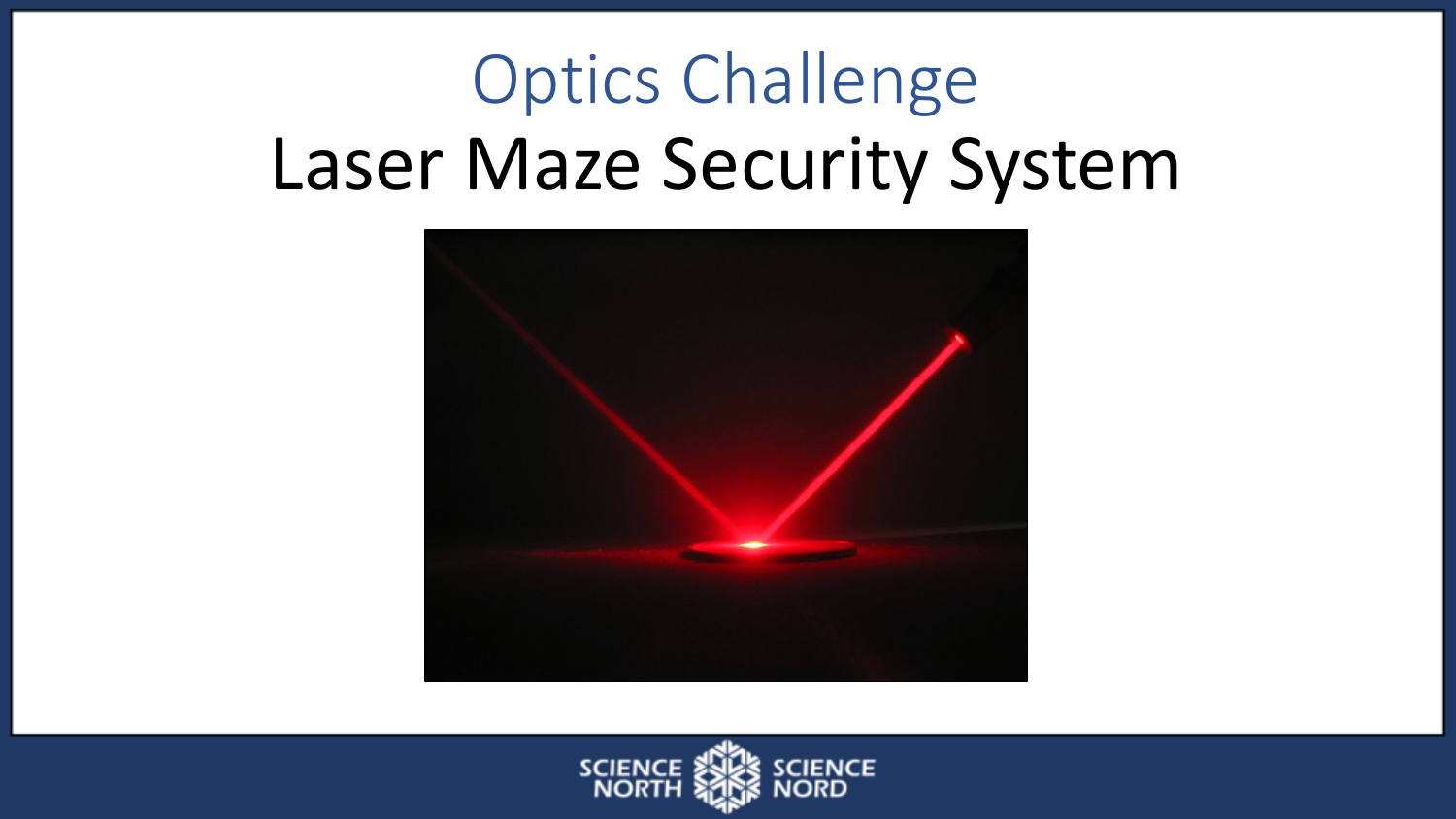## Laser Security System: Challenge

Science North is interested in hiring a new security team to develop a protective laser system for their rare gem collection. This collection has eight rare gems and the extremely valuable "Oppenheimer Blue" Diamond, the world's largest blue diamond.

Your goal is to build the best laser security system possible to be hired by **Science North!** 



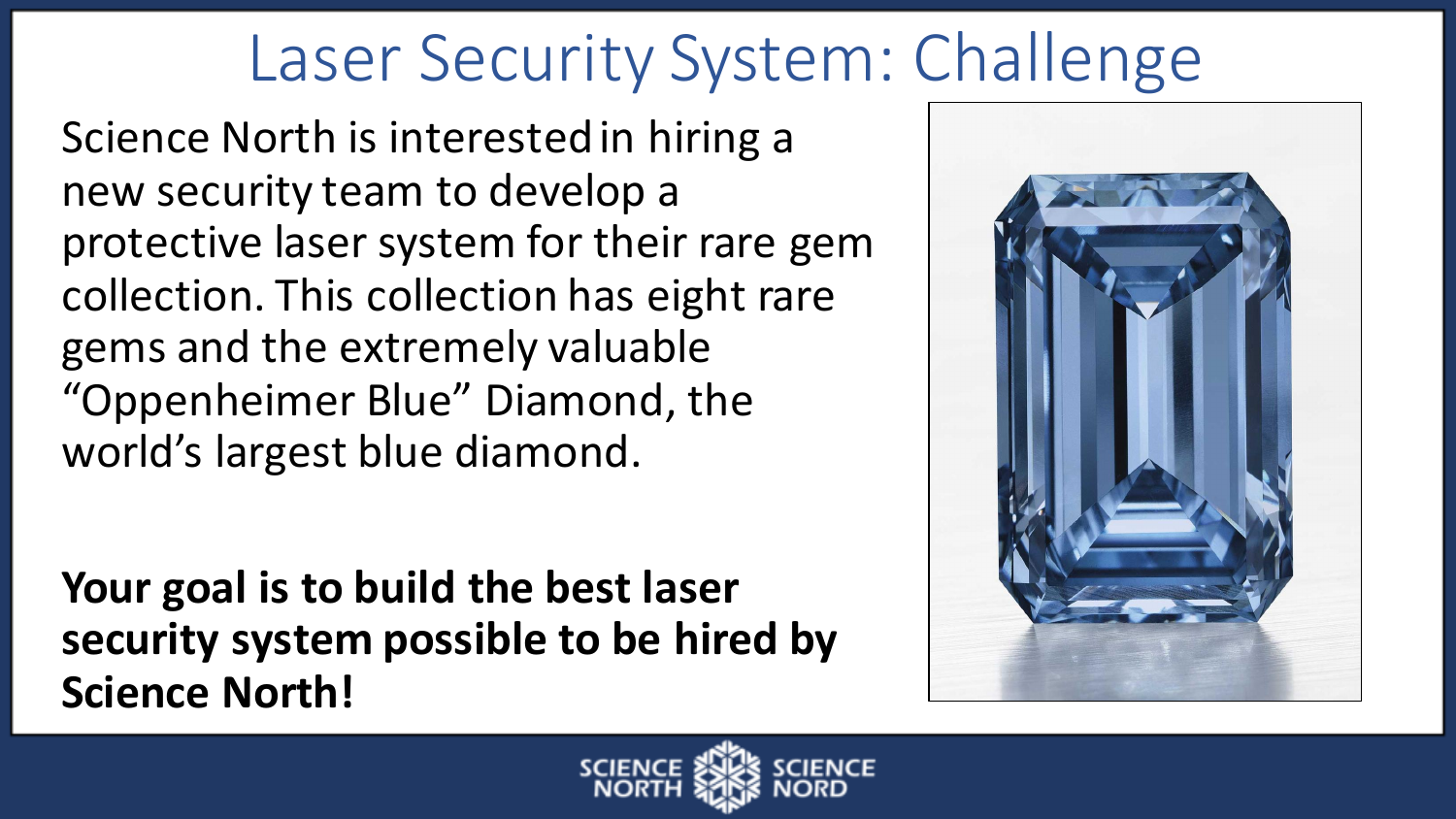## Laser Security System: Requirements

- There cannot be more than two gems per section. Otherwise you can put the gems wherever you'd like.
- To protect a gem, the laser must block a burglar's path to it from any of the doors or windows. Use the walls and lasers to adequately surround each diamond exhibit.
- The start of the laser can be placed on any of the walls.
- The laser must end at a sensor which can be placed on any of the walls
- You can use as many mirrors as you need however you will get one point for using 9 or fewer mirrors
- Using a concave mirror will increase your score by 2 points

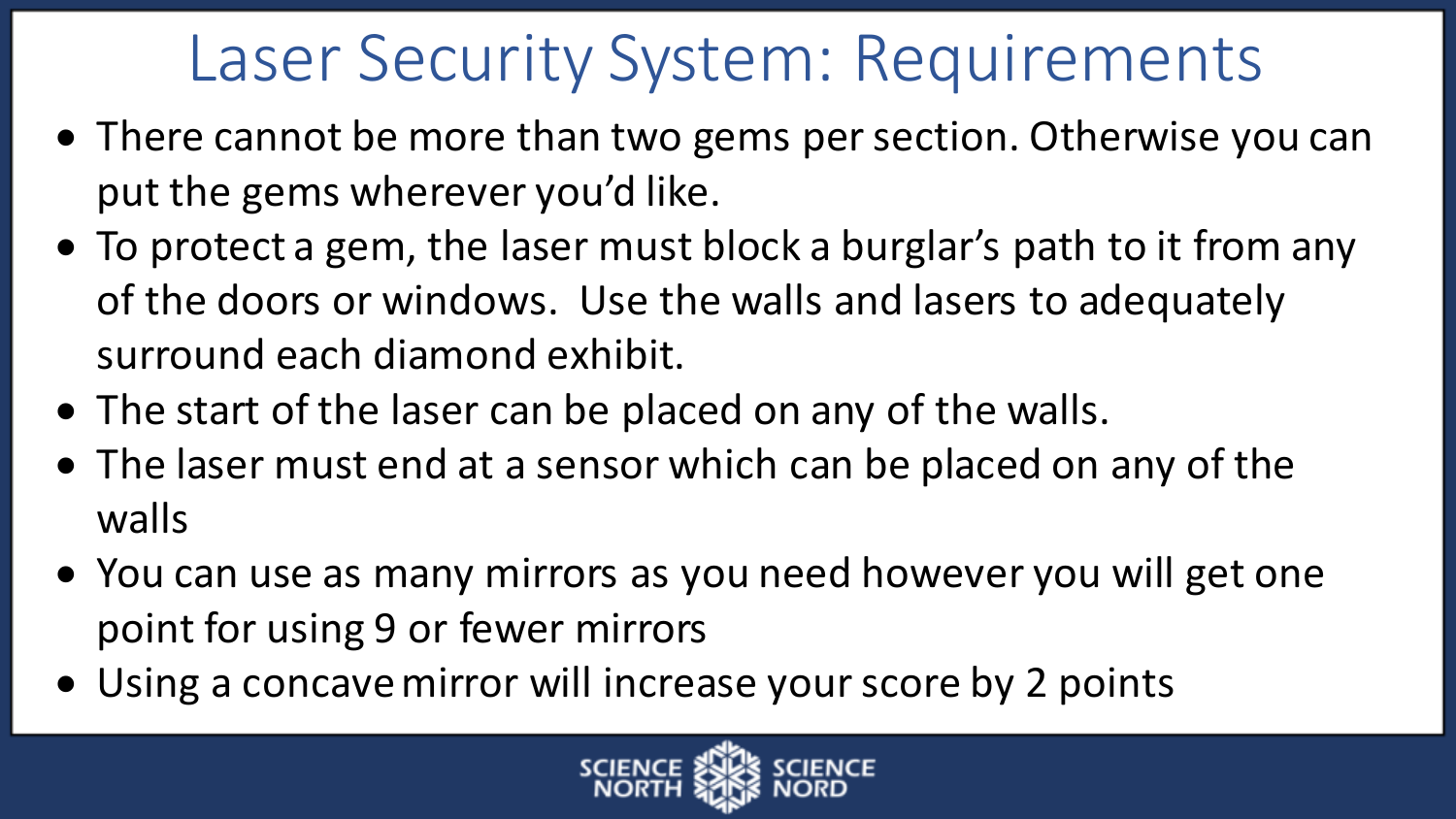## Laser Security System: Procedure

- 1) Create a company
- 2) Plan your exhibit
- 3) Build a scale model
- 4) Finalize your design
- 5) Present your security system